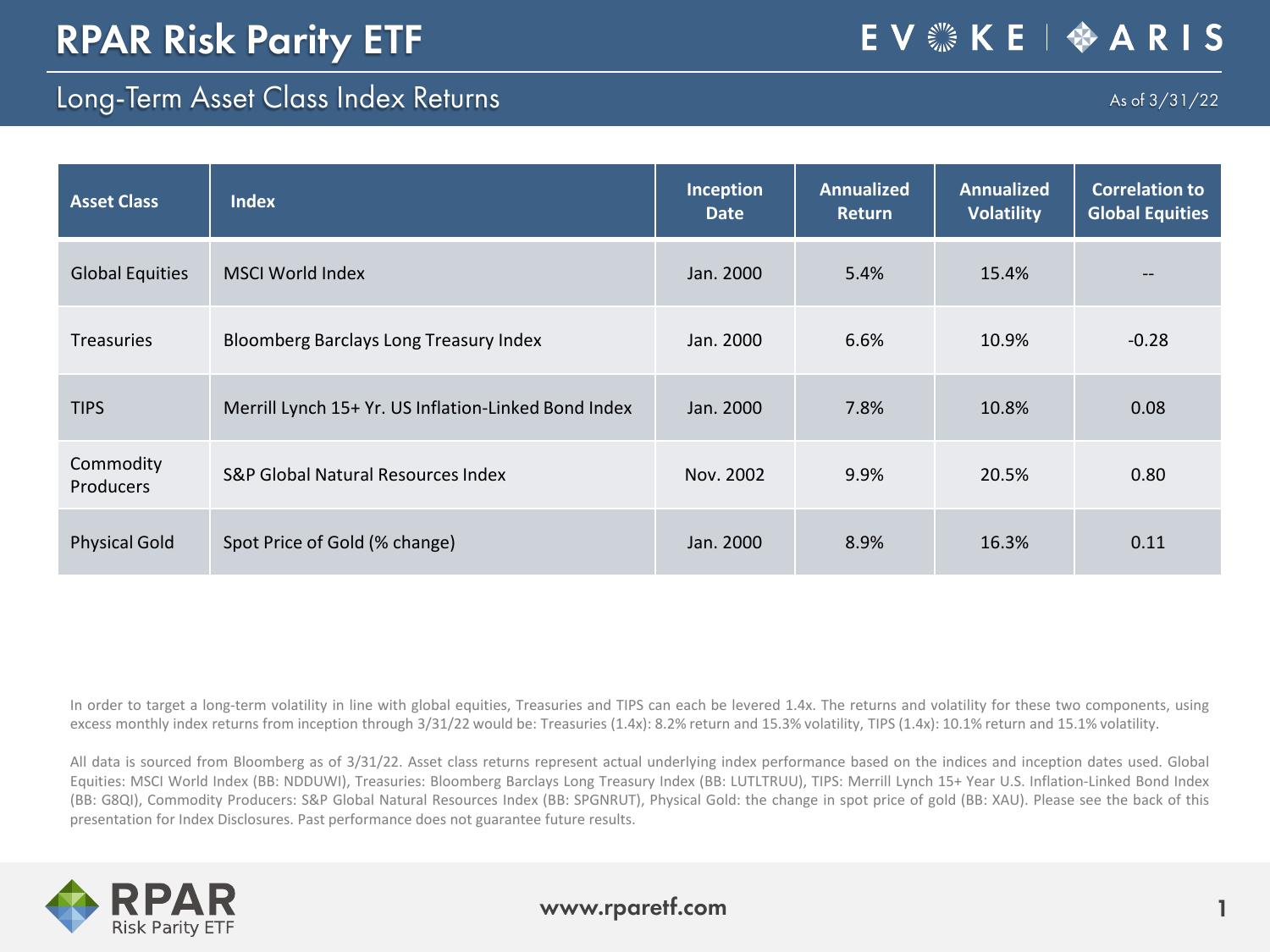## Historical Asset Class Index Returns (by 2-year periods)

EV & KE | � A R I S

#### An equal-weighted mix of diverse asset classes, rebalanced annually, has outperformed equities with less risk since 2000

| Annualized                                      | 2000-                    | 2002-              | 2004-                   | 2006-             | 2008-                     | 2010-                               | 2012-             | 2014-             | 2016-                   | 2018-             | 2020-                              | 2022            | 20+ Yr. Return          |
|-------------------------------------------------|--------------------------|--------------------|-------------------------|-------------------|---------------------------|-------------------------------------|-------------------|-------------------|-------------------------|-------------------|------------------------------------|-----------------|-------------------------|
| 2-Year Periods                                  | 2001                     | 2003               | 2005                    | 2007              | 2009                      | 2011                                | 2013              | 2015              | 2017                    | 2019              | 2021                               | <b>YTD</b>      | $(Annualized)^1$        |
| <b>Best Asset Class</b>                         | <b>TIPS</b>              | Gold               | Commod.                 | Commod.           | Gold                      | Gold                                | <b>Equities</b>   | <b>Treasuries</b> | Commod.                 | <b>Equities</b>   | <b>Equities</b>                    | Commod.         | <b>Commodity Prod.</b>  |
|                                                 | 14%                      | 22%                | 25%                     | 35%               | 15%                       | 19%                                 | 21%               | 11%               | 27%                     | 8%                | 19%                                | 17%             | 9.9%                    |
| 2 <sub>nd</sub>                                 | <b>Treasuries</b><br>12% | <b>TIPS</b><br>16% | <b>Equities</b><br>12%  | Gold<br>27%       | 4%                        | <b>Treasuries Treasuries</b><br>19% | Commod.<br>4%     | <b>TIPS</b><br>5% | <b>Equities</b><br>15%  | Gold<br>8%        | <b>TIPS</b><br>16%                 | Gold<br>6%      | <b>Gold</b><br>8.9%     |
| 3 <sup>rd</sup>                                 | Gold                     | <b>Treasuries</b>  | Gold                    | <b>Equities</b>   | <b>TIPS</b>               | <b>TIPS</b>                         | <b>TIPS</b>       | <b>Equities</b>   | Gold                    | <b>Treasuries</b> | Commod.                            | <b>Equities</b> | <b>TIPS</b>             |
|                                                 | $-2%$                    | 9%                 | 12%                     | 14%               | 4%                        | 17%                                 | $-5%$             | 2%                | 11%                     | 6%                | 12%                                | $-5%$           | 7.8%                    |
| 4 <sup>th</sup>                                 | <b>Equities</b>          | <b>Equities</b>    | <b>TIPS</b>             | <b>Treasuries</b> | Commod.                   | <b>Equities</b>                     | <b>Treasuries</b> | Gold              | <b>TIPS</b>             | <b>TIPS</b>       | Gold                               | <b>TIPS</b>     | <b>Treasuries</b>       |
|                                                 | $-15%$                   | 3%                 | 9%                      | 6%                | $-9%$                     | 3%                                  | $-5%$             | $-6%$             | 9%                      | 5%                | 10%                                | $-8%$           | 6.6%                    |
| <b>Worst Asset Class</b>                        | $- -$                    | $- -$              | <b>Treasuries</b><br>7% | <b>TIPS</b><br>5% | <b>Equities</b><br>$-12%$ | Commod.<br>$-3%$                    | Gold<br>$-12%$    | Commod.<br>$-18%$ | <b>Treasuries</b><br>5% | Commod.<br>1%     | <b>Treasuries Treasuries</b><br>6% | $-11%$          | <b>Equities</b><br>5.4% |
| <b>Equal-Weighted</b><br>Portfolio <sup>2</sup> | 2%                       | 16%                | 13%                     | 17%               | 3%                        | 11%                                 | 1%                | $-1%$             | 13%                     | 6%                | 13%                                | 0%              | 8.3%                    |
| 60/40 Portfolio3                                | $-5%$                    | 6%                 | 9%                      | 11%               | $-3%$                     | 5%                                  | 13%               | 2%                | 10%                     | 7%                | 13%                                | $-5%$           | 5.8%                    |

(1) This column represents the annualized total return for each asset class from 12/31/99 - 3/31/22 or since the inception of the associated index. Commodity Producers represents performance for the S&P Natural Resources Index since the inception (11/30/02).

(2) The Equal Weighted Portfolio represents an equally-weighted allocation across the five asset classes shown in the table above. The 20+ year total annualized return represents the average of the five index returns rebalanced annually since 12/31/99, or since the first full year of performance for each index. The 2002-2003 return includes one full calendar year (2003) of performance for Commodities (S&P Natural Resources Index, inception: 11/30/02).

(3) The 60/40 Portfolio represents a 60% allocation to global equities (MSCI World Index) and a 40% allocation to US bonds (Bloomberg Barclays US Aggregate Bond Index), rebalanced annually. Underlying index performance for each period is as follows: 2000-01: MSCI World (-15%), Barclays Agg. (10%) | 2002-03: MSCI World (3%), Barclays Agg. (7%) | 2004-05: MSCI World (12%), Barclays Agg. (3%) | 2006-07: MSCI World (14%), Barclays Agg. (6%) | 2008-09: MSCI World (-12%), Barclays Agg. (6%) | 2010-11: MSCI World (3%), Barclays Agg. (7%) | 2012-13: MSCI World (21%), Barclays Agg. (1%) | 2014-15: MSCI World (2%), Barclays Agg. (3%) | 2016-17: MSCI World (15%), Barclays Agg. (3%) | 2018-19: MSCI World (8%), Barclays Agg. (4%) | 2020 – 2021: MSCI World (19%), Barclays Agg. (3%) | 2022 YTD: MSCI World (-5%), Barclays Agg. (-6%) | Annualized Since 12/31/99: MSCI World (5.4%), Barclays Agg (4.5%).

All data is sourced from Bloomberg as of 3/31/22. Asset class returns represent actual underlying index performance based on the indices and inception dates used. Global Equities: MSCI World Index (BB: NDDUWI), Treasuries: Bloomberg Barclays Long Treasury Index (BB: LUTLTRUU), TIPS: Merrill Lynch 15+ Year U.S. Inflation-Linked Bond Index (BB: G8QI), Commodity Producers: S&P Global Natural Resources Index (BB: SPGNRUT), Physical Gold: the change in spot price of gold (BB: XAU). Please see the back of this presentation for Index Disclosures. Past performance does not guarantee future results.